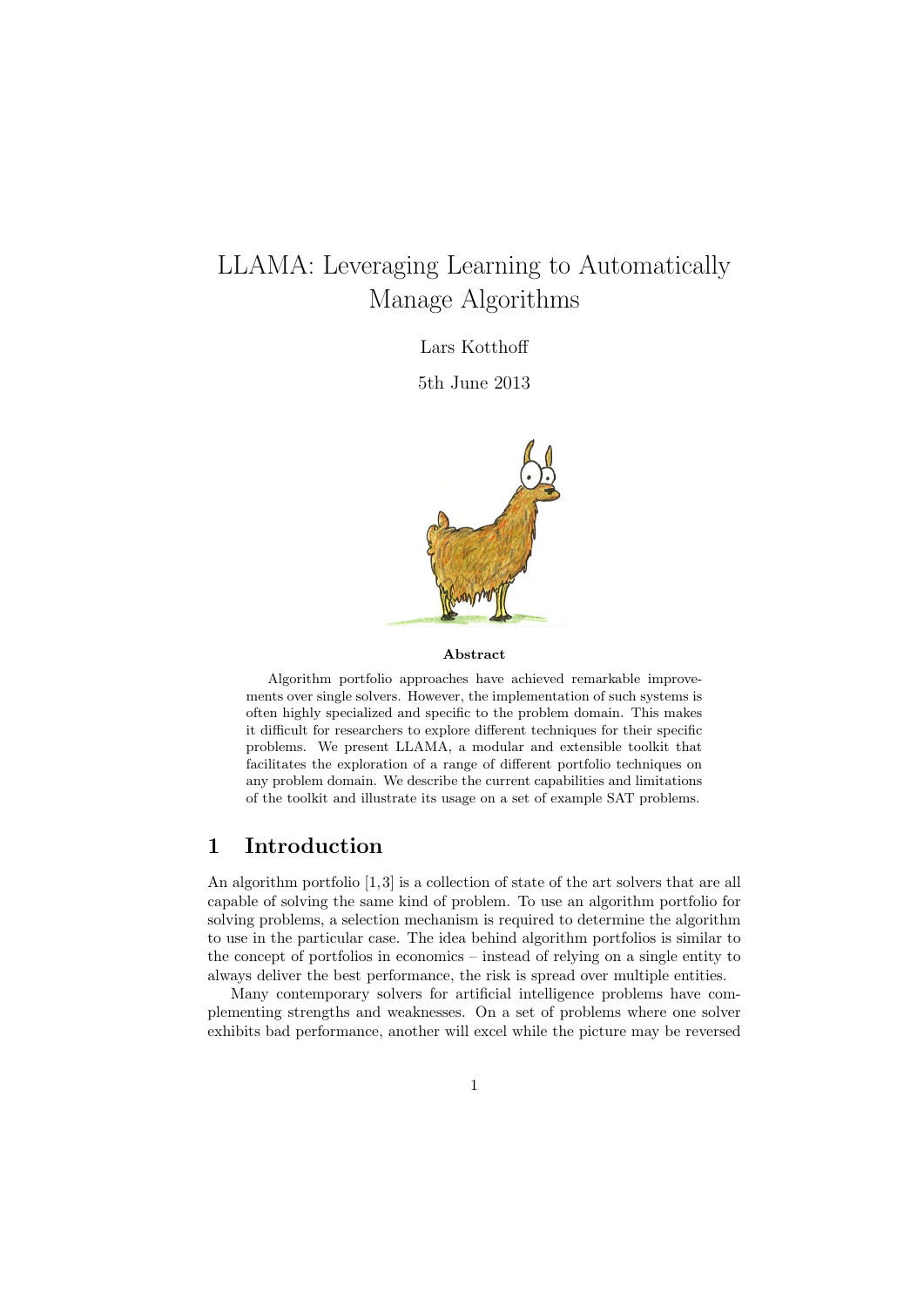on a different set of problems. Algorithm portfolios exploit this by relating the structure of the problem to solve to the performance of an individual solver or a set of solvers. The concept is closely related to the Algorithm Selection Problem [11], which is concerned with identifying the most suitable algorithm for solving a problem.

SAT is one of the first areas of artificial intelligence that algorithm portfolios and algorithm selection techniques have been applied to, and with great success. The most prominent system is probably SATzilla [14], which has dominated SAT solver competitions when it was introduced. More recent systems include ISAC [5], Hydra [13] and 3S [4].

Portfolio systems have achieved tremendous performance improvements over the previous state of the art in SAT, i.e. single solvers. They have dominated the field in terms of performance to such an extent that recent SAT solver competitions have introduced a separate track for portfolio solvers. The success of algorithm selection systems has not been limited to SAT though. A recent survey of the field [7] lists a number of additional application domains and provides an overview of the different approaches.

The main drawback of existing approaches is that they are highly tailored and customised for the particular problem domain or even set of problems. Even though the high-level approach can usually be applied to other problems, in practice this is almost always very difficult or even impossible. This makes it very difficult to compare different approaches and prototype new ideas especially for researchers who are not algorithm portfolio experts.

This is exactly what LLAMA addresses. Instead of providing yet another highly-specialised approach that has been tuned and customised to yield high performance on a specific data set, LLAMA is a framework that provides the building blocks for automatic portfolio selectors. It supports the most common approaches to portfolio selection and offers the possibility to combine them into more sophisticated approaches. It furthermore provides an implementation of the infrastructure that is required to build, evaluate and apply algorithm portfolios in practice. To the best of our knowledge, no similar toolkit exists.

### **2 Anatomy of LLAMA**

The main focus of LLAMA is to provide the user with a framework for the implementation and evaluation of different algorithm selection approaches. It is *not* meant to provide turn-key algorithm portfolio systems that can be used in competitions or similar settings. While the functionality it provides can certainly be used to facilitate the creation of such systems, a lot of the technical details for practical algorithm selection systems are highly domain-specific. The main audience LLAMA targets are researchers that wish investigate and explore the performance characteristics of algorithm selection systems in general.

As such, many of the issues that are highly relevant to algorithm selection systems in competition settings do not have direct support in LLAMA. Such issues include the fall back to a default solver if feature computation takes too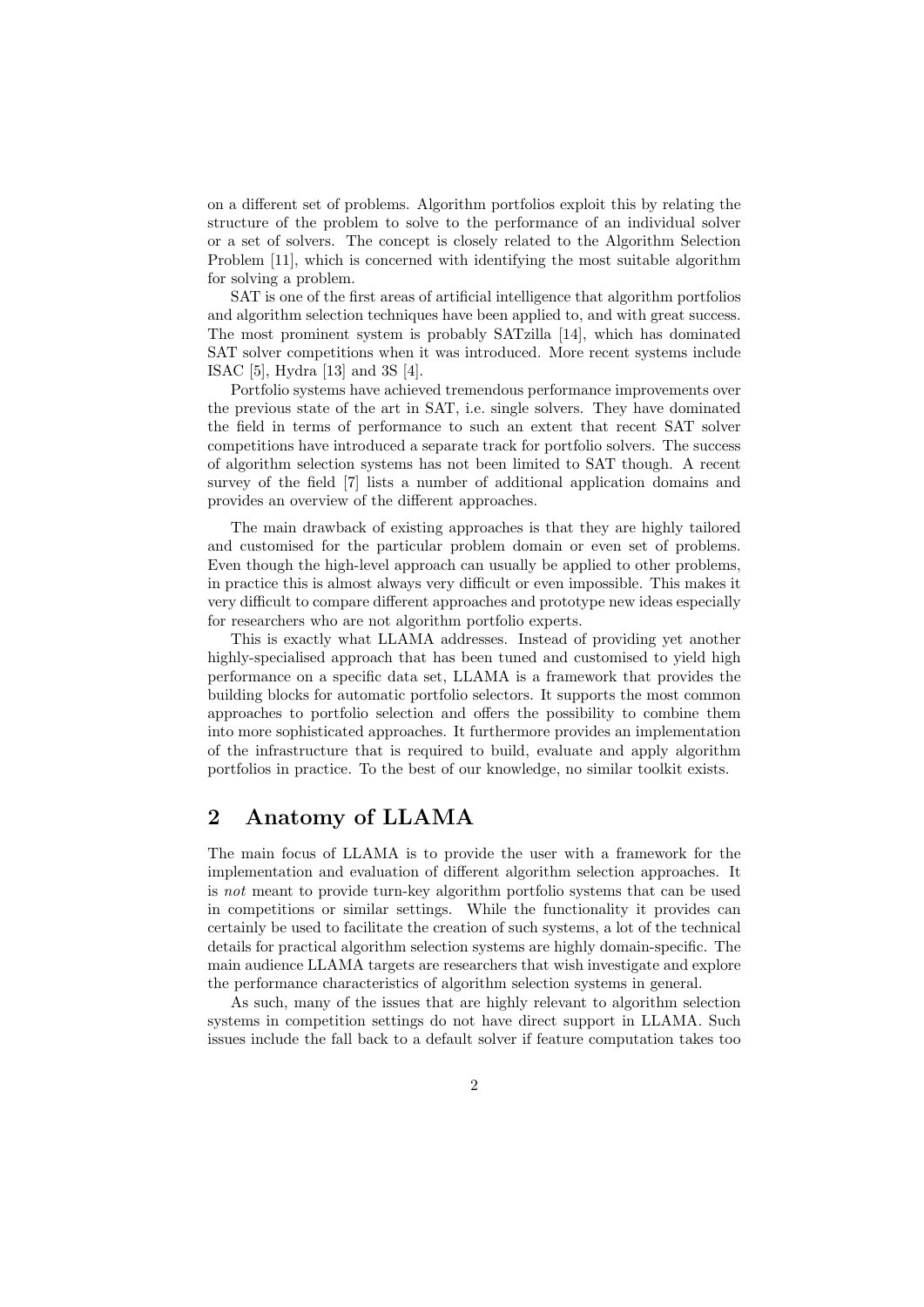long, the prediction of the time required to compute features or the running of a presolver to take care of the easy problems. LLAMA can certainly be used to address these issues by providing it with suitable input data, but there is no explicit support for it.

LLAMA is implemented as an R package and can be found at http:// cran.r-project.org/web/packages/llama/, the development repository is at https://bitbucket.org/lkotthoff/llama. There are many advantages to this approach; one of the main ones is that all the functionality available in R can be used to build performance model. This is not limited to the functionality that is implemented in  $R$  – there are interfaces to many other packages, such as the well-known Weka machine learning toolkit [2].

The large number of machine learning approaches and algorithms available in R makes it possible to use LLAMA to quickly evaluate a range of different techniques for algorithm selection on given data, such as presented in [9]. Being able to do so is crucial for achieving good performance in practice.

The implementation of LLAMA provides a set of functions that facilitate the processing of performance data, the building of algorithm selection models and their evaluation. The functions are designed to assist the user rather than providing a black box that is easy to use, but hard to adjust.

### **3 LLAMA for domestic use: an example**

The best way to explain LLAMA is to show a concrete example of how to use it. In the remainder of this section, we will illustrate how to use LLAMA to build and evaluate algorithm portfolio models. The examples given are based on the documentation of LLAMA, which is available through  $R$ 's help system.

To start using LLAMA, the package needs to be loaded. We will also load example data that is included with the package. This data describes 2433 SAT instances and the performance of 19 SAT solvers on these instances.

```
> require(llama)
```

```
> data(satsolvers)
```
LLAMA provides the function input to process input and create the data structure it requires for further processing from a set of files that describe the features of each problem and the performance of each solver on each problem. This data structure contains some additional meta-information, such as the label of the best solver for each problem. Note that LLAMA does not limit the notion of solver performance to be time; the quality of a solution or the progress towards finding a solution could be used in the same manner. A data structure produced in this way is available in the variable satsolvers here.

#### **3.1 Harnessing the LLAMA**

To enable scientifically rigorous evaluation of an approach, LLAMA provides functions to split a data set into training and test sets. This is one of the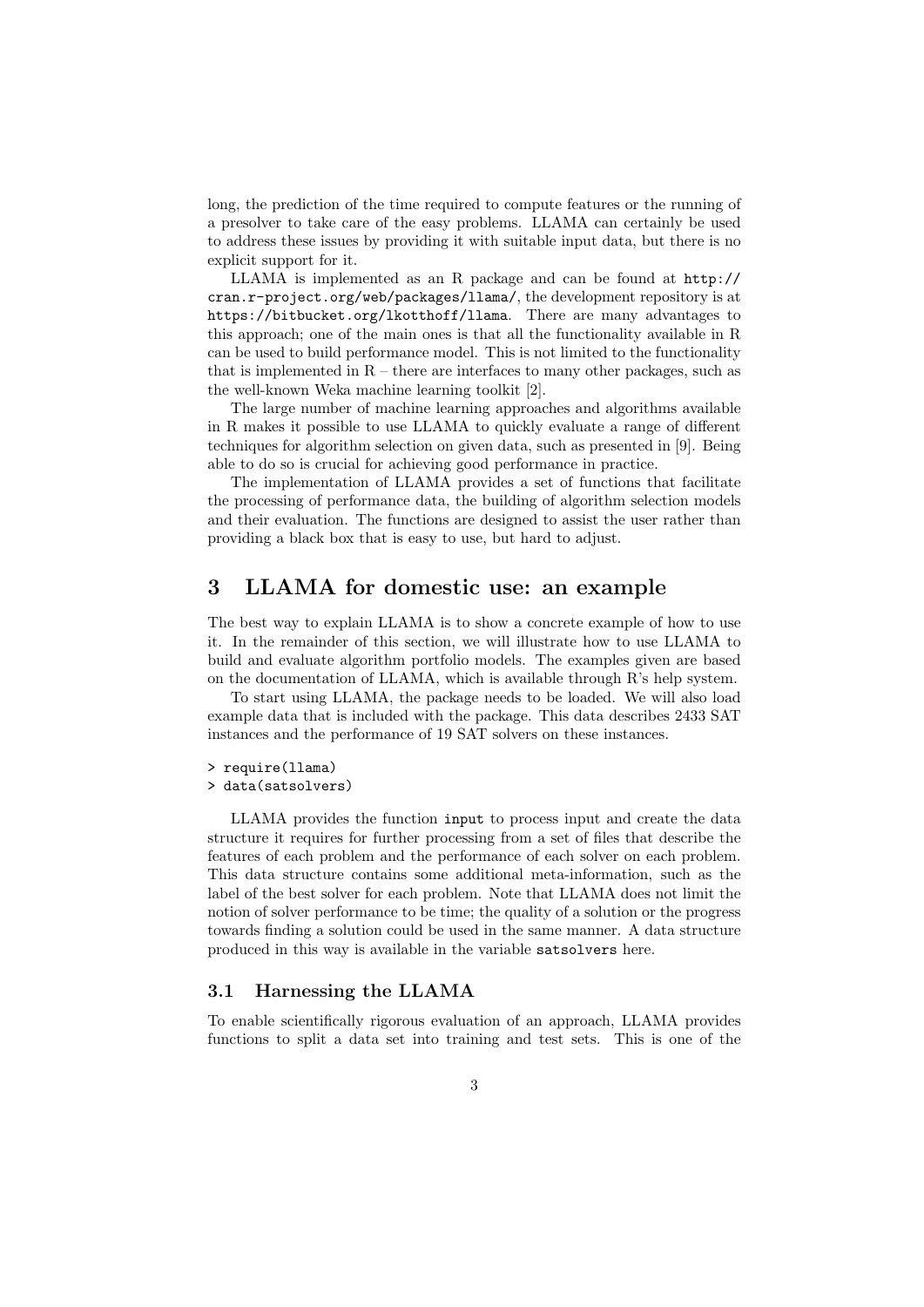tedious and error-prone steps that researchers have to deal with in practice and that LLAMA aims to make less painful. We call the following command to partition the entire data into 10 stratified folds for cross-validation [6].

```
> folds = cvFolds(satsolvers)
```
Training an algorithm portfolio model can be done in a single line. In this example, we train a classification model that uses a C4.5 decision tree [10] to, based on the features of a problem, predict the fastest solver. The information on the fastest solvers is contained in the meta-data that LLAMA computes automatically on reading its input. The implementation for the C4.5 decision tree is taken from Weka (through the RWeka package).

```
> require(RWeka)
```

```
> res = classify(J48, folds)
```
The call to classify trains and tests models on each fold of the crossvalidation data. After that, a model is trained on the *entire* data set. Both the predictions computed during cross-validation and the final model are returned. While the predictions allow to assess the expected performance of the approach, the returned model can be used as a building block for a portfolio system to obtain predictions on new data.

LLAMA provides several functions to evaluate the performance of an approach based on the predictions made. The code below computes the PAR10 score and the number of solved instances.

```
> parscore = sum(unlist(parscores(folds, res$predictions)))
> solved = sum(unlist(successes(folds, res$predictions)))
```
The above is already a complete example. This demonstrates the power and one of the main advantages of LLAMA – model building and evaluation can be done very concisely in just a few lines of R code.

#### **3.2 Adjusting the harness straps**

Almost all the functions that LLAMA provides take optional parameters for customisation. For example, the function to create cross-validation folds will create 10 stratified folds by default, but this behaviour can be changed easily to create e.g. 5 non-stratified folds.

```
> folds = cvFolds(satsolvers, nfolds=5, stratify=F)
```
Note that argument names are optional in R; the above could be rewritten in a more concise manner as  $folds = cvFolds(satsolvers, 5, F)$ . Similarly, the computation of PAR10 scores could be changed to e.g. PAR5 instead.

```
> parscore = sum(unlist(parscores(folds, res$predictions,
  factor=5)))
```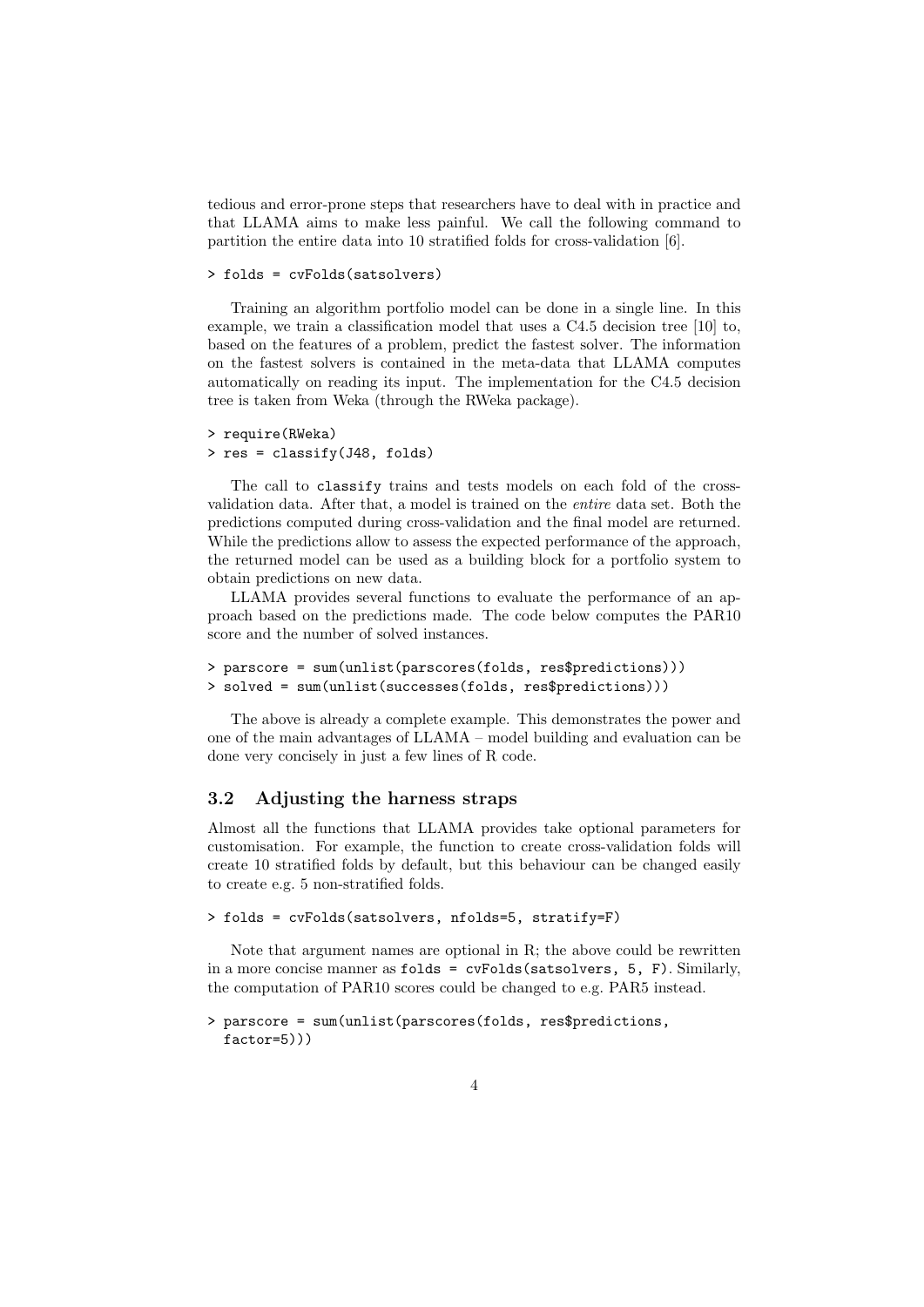The main customisation point for building models is with the machine learning algorithm, J48 in the example above. The parameters that will affect the learned model will be passed directly to J48 and there is no need for LLAMA to provide support for this. In addition, the way parameters are passed to different machine learning algorithm implementations in R differ and it is infeasible to support all of them through a unified interface.

#### **3.3 Exchanging the harness for a saddle**

Building a classifier to predict the best solver for a problem is only one of the approaches to providing a selector for algorithm portfolios. A different approach is used for example in SATzilla [14]. For each solver in the portfolio, a regression model is induced to predict the performance of the solver on a particular problem. Given these predictions, the solver with the best predicted performance is chosen.

Doing this in LLAMA is a simple as calling a different function instead of the one used to build classification models. In this example, we use a linear regression performance model instead of the more sophisticated model in SATzilla, again from Weka. The input data is the same as for the classification example above.

#### > res = regression(LinearRegression, folds)

The results of applying the regression approach can be used and evaluated in the same way as above; we omit the repeated code.

Another common approach to algorithm selection that is used for example in ISAC [5] is to cluster the training problems and assign the best solver to each cluster based on the solver performances on the cluster problems. Again the only change is to call a different function.

Here we use the XMeans clustering algorithm from Weka. For clustering approaches, it is advisable to normalise the feature values across the training problems. This is achieved by passing an additional parameter to the model building function. Note that normalize is part of LLAMA and transforms the feature values to achieve a specific distribution. Details are given in the documentation.

#### > res = cluster(XMeans, folds, pre=normalize)

Again there is no difference in how the results of this call can be used. In particular, the model that can be used to make predictions on unseen data does not only encapsulate the clustering, but also how the input data should be normalised.

LLAMA provides a lot of additional functionality than we cannot cover in this document. There is however extensive<sup>1</sup> documentation available with examples for all the functionality. All the examples are self-contained and can

<sup>1</sup>For suitable definitions of "extensive".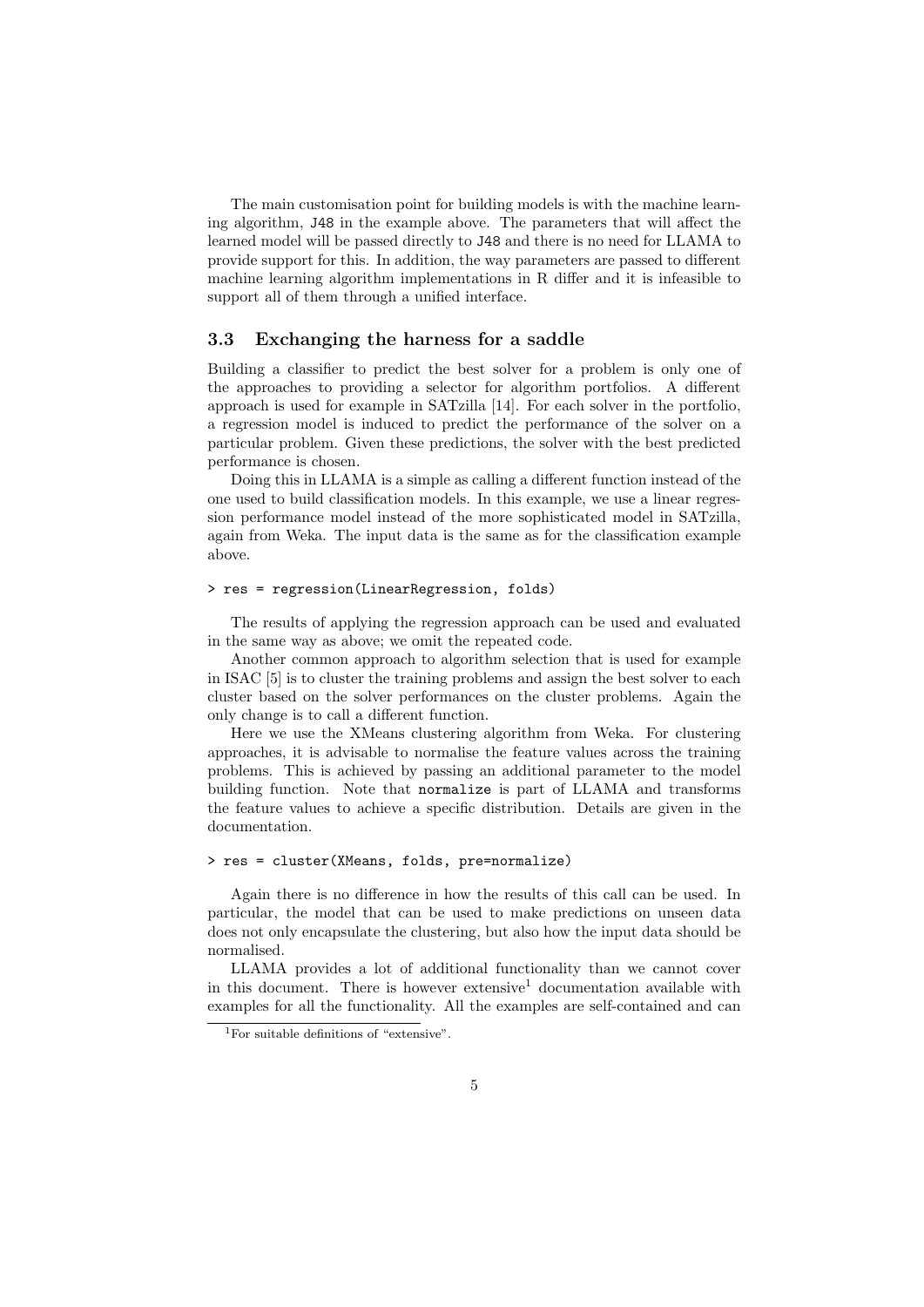be run directly. In addition, there is a set of unit tests that demonstrates not only how to use specific functions, but also how they are expected to behave.

To conclude this section, we provide an example for a more sophisticated approach, namely a hybrid regression-classification model [8]. The performance of the algorithms in the portfolio is predicted independently using linear regression models. However, instead of choosing the algorithm with the best predicted performance, a C4.5 decision tree is induced to make the prediction of best solver based on the predicted performances.

#### > res = regression(LinearRegression, folds, combine=J48, stack=TRUE)

# **4 The further domestication of LLAMA**

The functionality currently implemented in LLAMA facilitates the exploration of the performance of many different approaches to algorithm selection. While it is extensive, there are a number of extensions of the current implementation that we are planning to provide in the future. An example of this is the possibility to provide a richer prediction output from the approaches that support it. At the moment, the only output of a model is the best algorithm to run on a particular problem. If a ranked list of algorithms was provided instead, these algorithms could be ran in parallel or according to a schedule. The main advantage of this approach is that if a bad prediction were made, the impact on overall performance is limited because a list of algorithms has a higher probability of containing the best algorithm even if predictions are bad.

Another obvious point for extension is to provide a larger number of implementations for different approaches to building performance models. In particular, there is currently no support for the approach that SATzilla uses in its most recent incarnation – for each pair of algorithms in the portfolio, train a model that predicts which one is faster and collate these predictions [15].

Another line of research into algorithm selection for SAT has focused on building hierarchical models which first predict whether a problem is satisfiable or not and have different models for solver selection for each outcome [12]. While there is currently no explicit support for approaches like this, they can be implemented through partitioning of the data that is given to LLAMA.

It is our intention for LLAMA to develop into a platform that not only facilitates the exploration and comparison of different existing approaches, but also the rapid prototyping of new approaches. The functions it provides take care of the infrastructure required to train and evaluate machine learning models in a scientifically rigorous way. Researchers wishing to improve algorithm portfolio selection do not need to concern themselves with the infrastructure, but can concentrate on the actual research.

LLAMA is still at an early stage of development and bugs may occur. In the end, the responsibility of interpreting and validating the results lies with the user. However, we have used LLAMA for a number of applications, found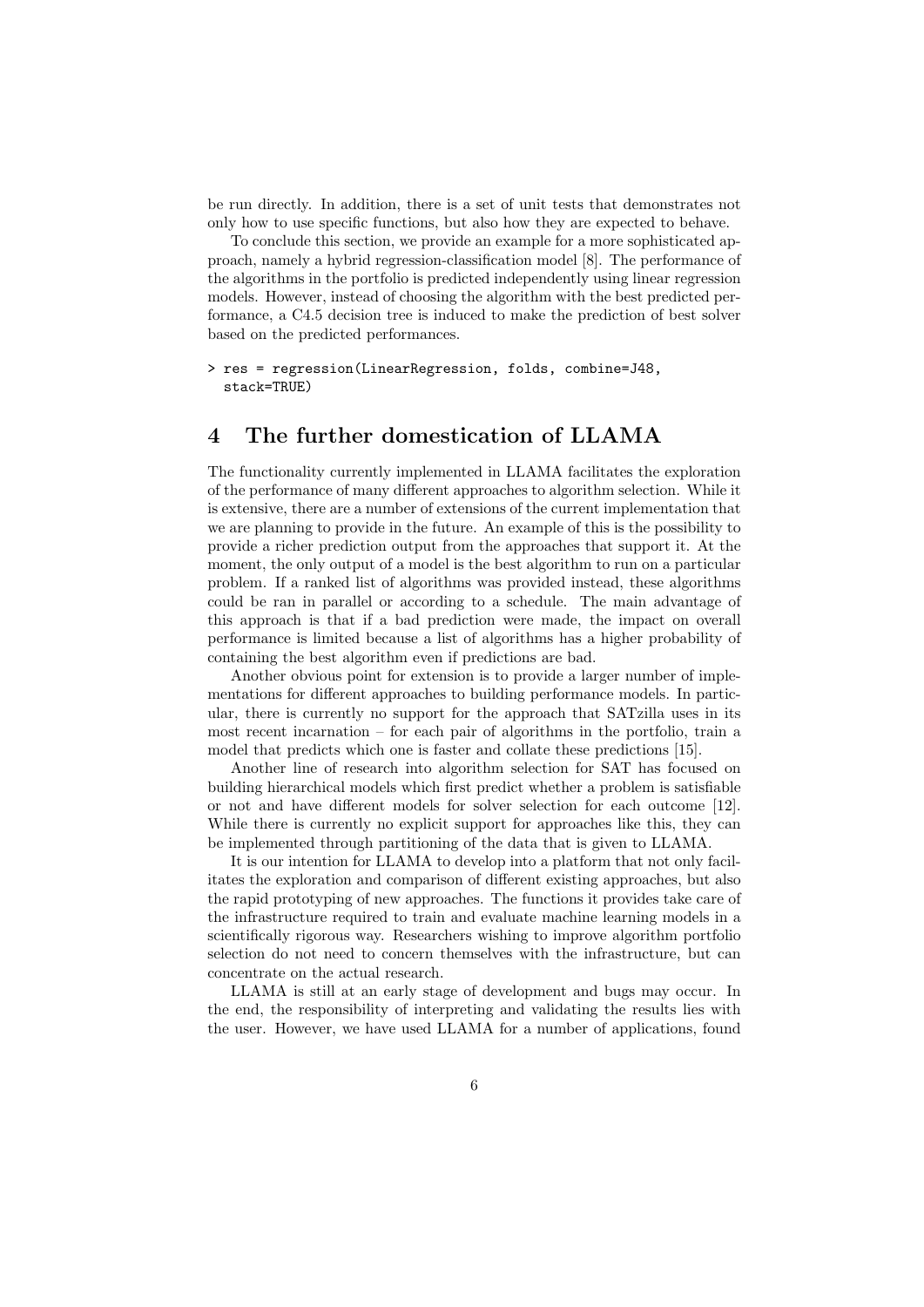and fixed a few bugs and are reasonably confident that it will useful to other people.

# **5 Acknowledgements**

This work is supported by EU FP7 grant 284715. The drawing of a Llama is courtesy of http://www.bluebison.net/.

### **References**

- [1] Carla P. Gomes and Bart Selman. Algorithm portfolios. *Artificial Intelligence*, 126(1-2):43–62, 2001.
- [2] Mark Hall, Eibe Frank, Geoffrey Holmes, Bernhard Pfahringer, Peter Reutemann, and Ian H. Witten. The WEKA data mining software: An update. *SIGKDD Explor. Newsl.*, 11(1):10–18, November 2009.
- [3] Bernardo A. Huberman, Rajan M. Lukose, and Tad Hogg. An economics approach to hard computational problems. *Science*, 275(5296):51–54, 1997.
- [4] Serdar Kadioglu, Yuri Malitsky, Ashish Sabharwal, Horst Samulowitz, and Meinolf Sellmann. Algorithm selection and scheduling. In *17th International Conference on Principles and Practice of Constraint Programming*, pages 454–469, 2011.
- [5] Serdar Kadioglu, Yuri Malitsky, Meinolf Sellmann, and Kevin Tierney. ISAC instance-specific algorithm configuration. In *Proceeding of the 2010 conference on ECAI 2010: 19th European Conference on Artificial Intelligence*, pages 751–756, Amsterdam, The Netherlands, The Netherlands, 2010. IOS Press.
- [6] Ron Kohavi. A study of cross-validation and bootstrap for accuracy estimation and model selection. In *Proceedings of the 14th International Joint Conference on Artificial Intelligence*, pages 1137–1143. Morgan Kaufmann, 1995.
- [7] Lars Kotthoff. Algorithm selection for combinatorial search problems: A survey. Technical report, University College Cork, 2012.
- [8] Lars Kotthoff. Hybrid regression-classification models for algorithm selection. In *20th European Conference on Artificial Intelligence*, pages 480–485, August 2012.
- [9] Lars Kotthoff, Ian P. Gent, and Ian Miguel. An evaluation of machine learning in algorithm selection for search problems. *AI Communications*, 25(3):257–270, 2012.